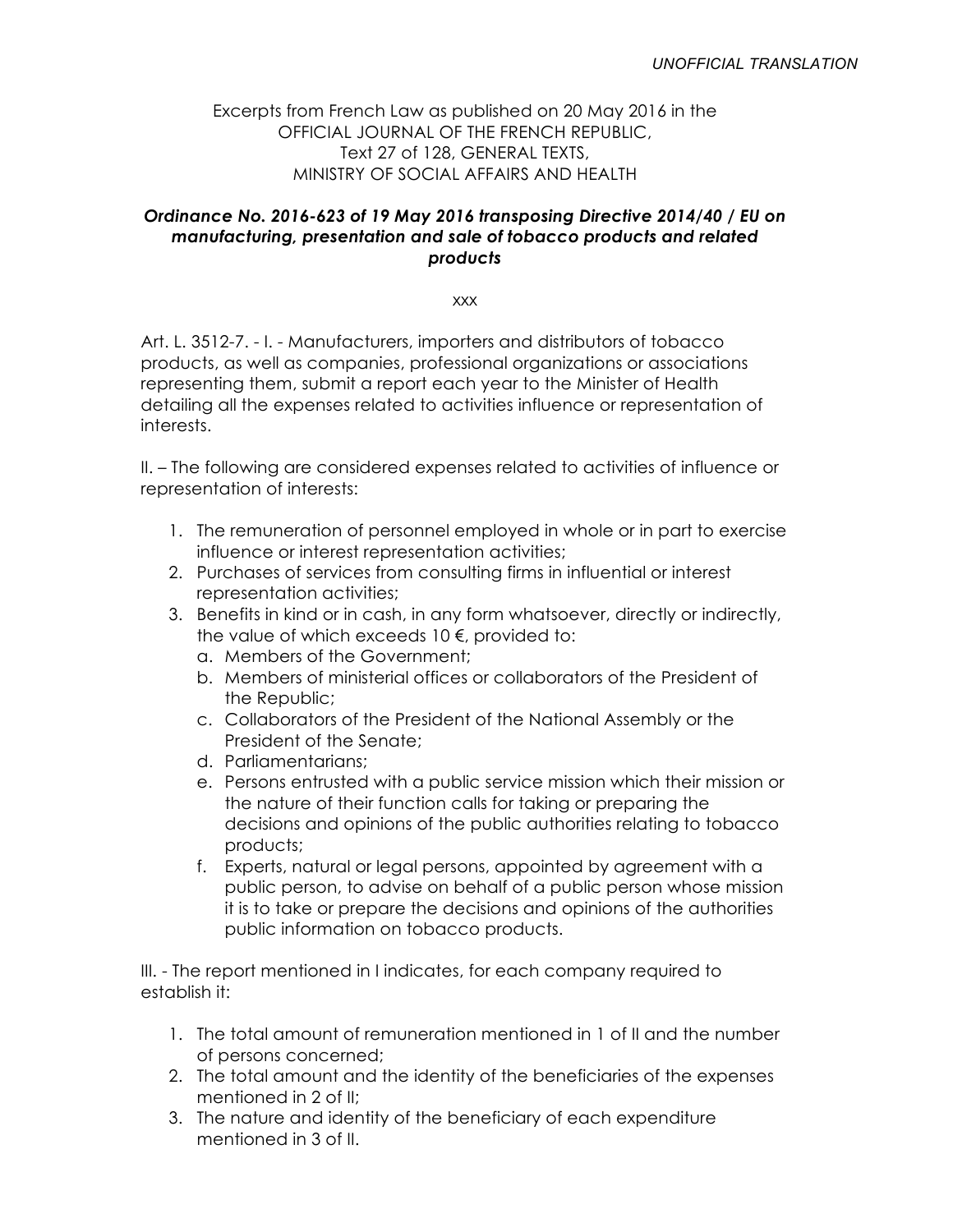### xxx

Art. L. 3512-18. - Manufacturers and importers of tobacco products communicate to the public institution designated by by-law, internal and external market studies and consumer groups' preferences for ingredients and emissions, and synthesis of studies for launching new products. They report annually to this establishment the volume of their sales for the past year, by brand and by type.

Art. L. 3512-19. - Any declaration mentioned in Articles L. 3512-17i and L. 3512- 18 or any modification thereof, shall give rise to the payment by the manufacturer or the importer of tobacco products, for the benefit of the public establishment mentioned in Article L. 3512-17, a right for the receipt, storage, processing, analysis and publication of information, as well as for the verification of the measures referred to in Article L. 3512-16 and studies referred to in Article L. 3512-17.

The amount of these rights is fixed by decree within the limit of  $\epsilon$  7,600. These rights are recovered in accordance with the terms and conditions provided for the recovery of the debts of State public administrative institutions.

xxx

Art. L. 3512-26. - A decree in the Conseil d'Etat determines the conditions of application of this chapter, in particular:

- 1. The model report mentioned in Article L. 3512-7;
- 2. The conditions of application of Article L. 3512-16; in
- 3. The content of the declarations referred to in Articles L. 3512-17 and L. 3512-18, their methods of transmission and updating, the nature of the information that is made public and the terms of this publication;

xxx

Art. L. 3515-5. $^{\text{iii}}$  - Is punished with a fine of  $\in$  45,000 for manufacturers, importers and distributors of tobacco products, as well as companies, professional organizations or associations representing them not to address to the Minister of Health the report Article L. 3512-7 or to knowingly omit to make public the expenses to be included under the same article.

xxx

# **Section 3**

*Civil Parties*

Art. L. 3515-7. - Associations whose statutory purpose includes the fight against smoking, regularly declared for at least five years at the date of the facts, may exercise the rights granted to the civil party for breaches of the provisions of this title.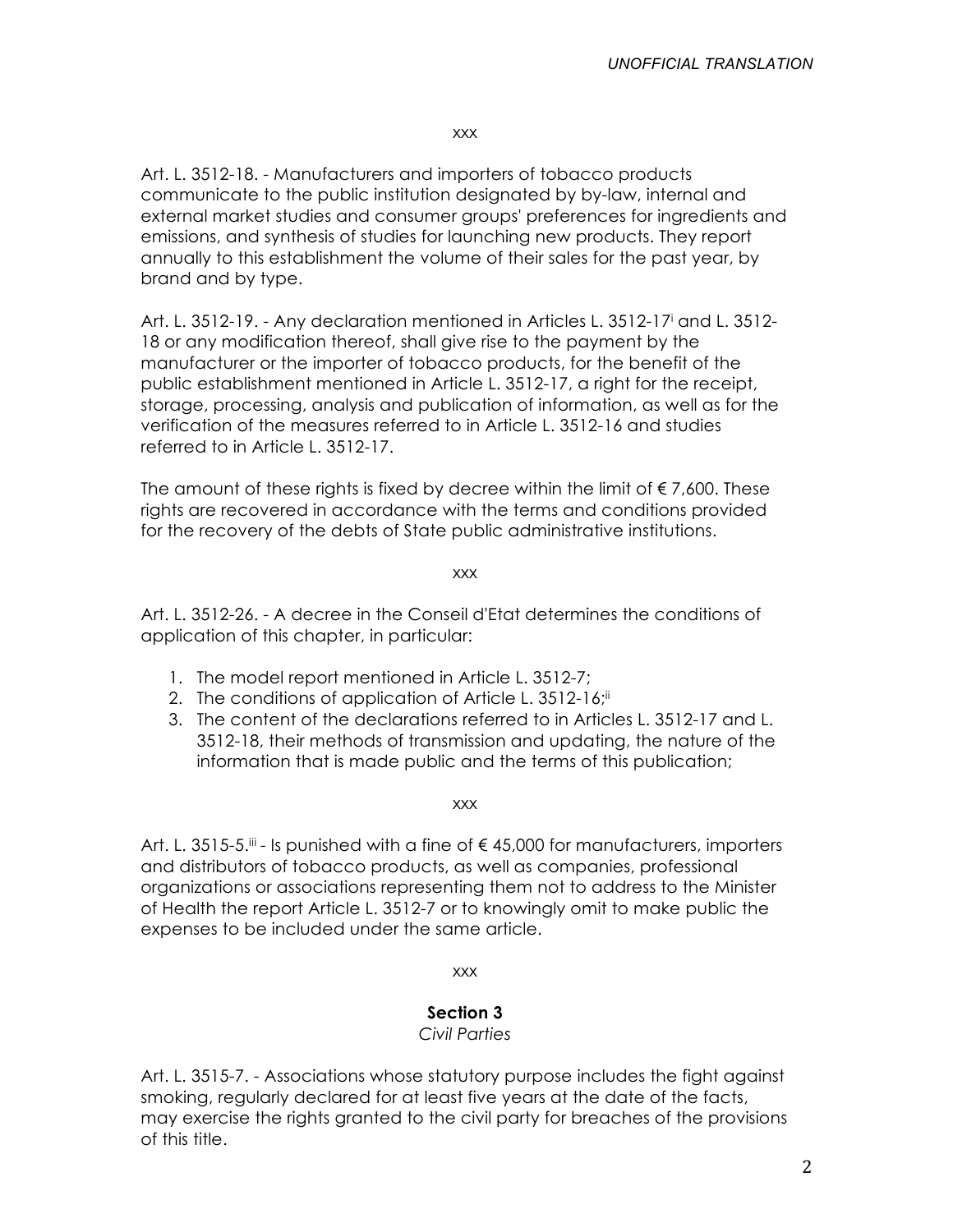Consumer Associations mentioned in Article L.421-1 of the Consumer Code, as well as Family Associations mentioned in Articles L.211-1 and L.211-2 of the Social Action and Family Code, may exercise the same rights.

## *Sub-section 2 of Chapter II of Title I of Book V of Part III of the Public Health Code reads, as follows:*

# **Subsection 2**

*Transparency*

Art. R. 3512-1-1. - Are activities of influence and representation of interests for the application of the Article L. 3512-7 activities whose object is to influence the public decision, in particular on the content of a law or regulatory act by entering into communication with the persons mentioned in 3 ° of II of Article L. 3512-7.

Art. R. 3512-1-2. - The annual report referred to in Article L. 3512-7 includes the following information:

- 1. The corporate name, corporate purpose and address of the declarant's registered office;
- 2. For the remuneration of staff employed in whole or in part to exercise influence and interest representation activities:
	- a. Their total gross amount rounded to the nearest euro, for the year;
	- b. The total number of paid staff and the percentage of their working time assigned to these activities;
- 3. In respect of expenses for the purchase of services from consulting firms in influence or interest representation activities:
	- a. The total annual amount, including all taxes rounded to the nearest euro, of mission or service purchases by consulting firm;
	- b. The corporate name, corporate purpose and address of the registered office of each consulting firm;
- 4. For the benefits mentioned in 3 ° of II of Article L. 3512-7:
	- a. The total annual amount, including all taxes rounded to the nearest euro, of the benefits granted or paid;
	- b. The surname, given name, profession or function, and business address, where the beneficiary is a natural person;
	- c. The corporate name, the corporate purpose and the address of the registered office, where the beneficiary is a legal person;
	- d. The amount, inclusive of all taxes, rounded to the nearest euro, the date and nature of each benefit received by the recipient during the calendar year.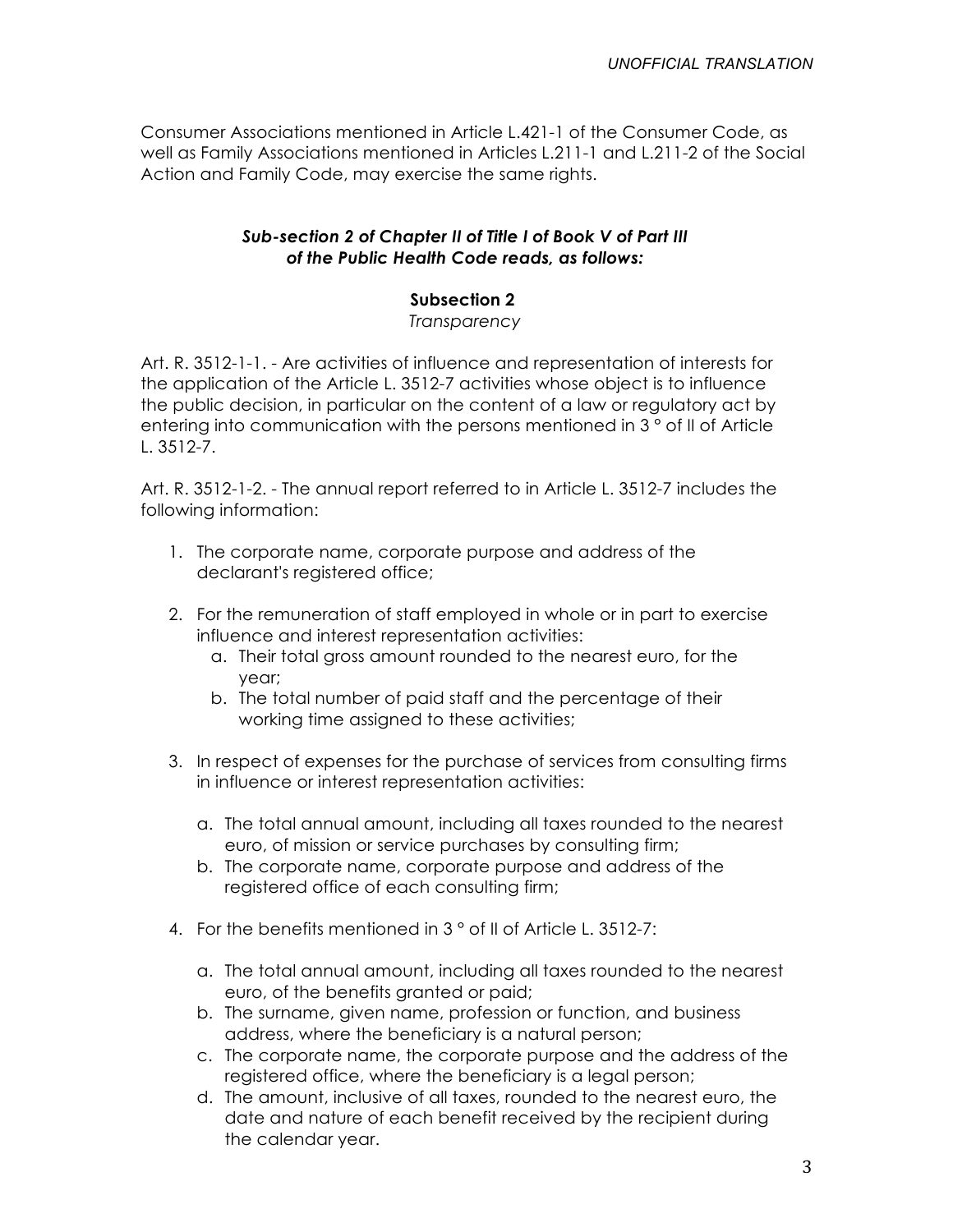Art. R. 3512-1-3-I. - The information mentioned in Article R. 3512-1-2 is transmitted, in French, in dematerialized form and is made public on a public website, according to specified terms, by order of the Minister of Health.

II. - The decision of the Minister of Health mentioned in I is taken after the opinion of the National Commission for Informatics and Liberties. It determines the operating procedures of the site, including establishment, authentication and secure transmission of the information mentioned in Article R. 3512-1-2.

Art. R. 3512-1-4. - The report referred to in I of Article L. 3512-7 shall be sent to the Minister of Health no later than April 1st of the year following the calendar year in which the expenses are incurred/ declared.

Art. R. 3512-1-5. - The authority responsible for the public website publishes the reports mentioned in Article L. 3512-7 no later than 1 July of the year in which these reports are received. These reports remain accessible to the public, under the conditions set out in Article R. 3512-1-3, for a period of five years after they are posted online.

Art. R. 3512-1-6-I. - The authority responsible for the public website takes the necessary technical measures to ensure the integrity of the site on which it publishes the reports mentioned in Article L. 3512-7, their security and the protection of the only directly identifiable data made public mentioned in 4 of Article R. 3512-1-2 against indexing by external search engines. It ensures the information of the people on the collection and the publicity of the data concerning them.

II. - The authority responsible for the public website complies with the provisions of Law No. 78-17 of 6 January 1978 relating to information technology, files and freedoms by completing with the National Commission for Informatics and Freedoms the necessary formalities for the data processing it implements for the application of this section. It indicates, on the public website, the possibility for individuals mentioned in b of 4 ° of Article R. 3512-1-2 to exercise their right to rectification of reports concerning them and the lack of application the right of opposition.

III. - The authority responsible for the public website keeps the data collected for this purpose, in any medium, for a period of ten years from the date on which their last modification took place. The right of access provided by Article 39 of the law of January 6, 1978 for the natural persons mentioned in b of 4 ° of Article R. 3512-1-2 is exercised with the authority responsible for the site public internet.